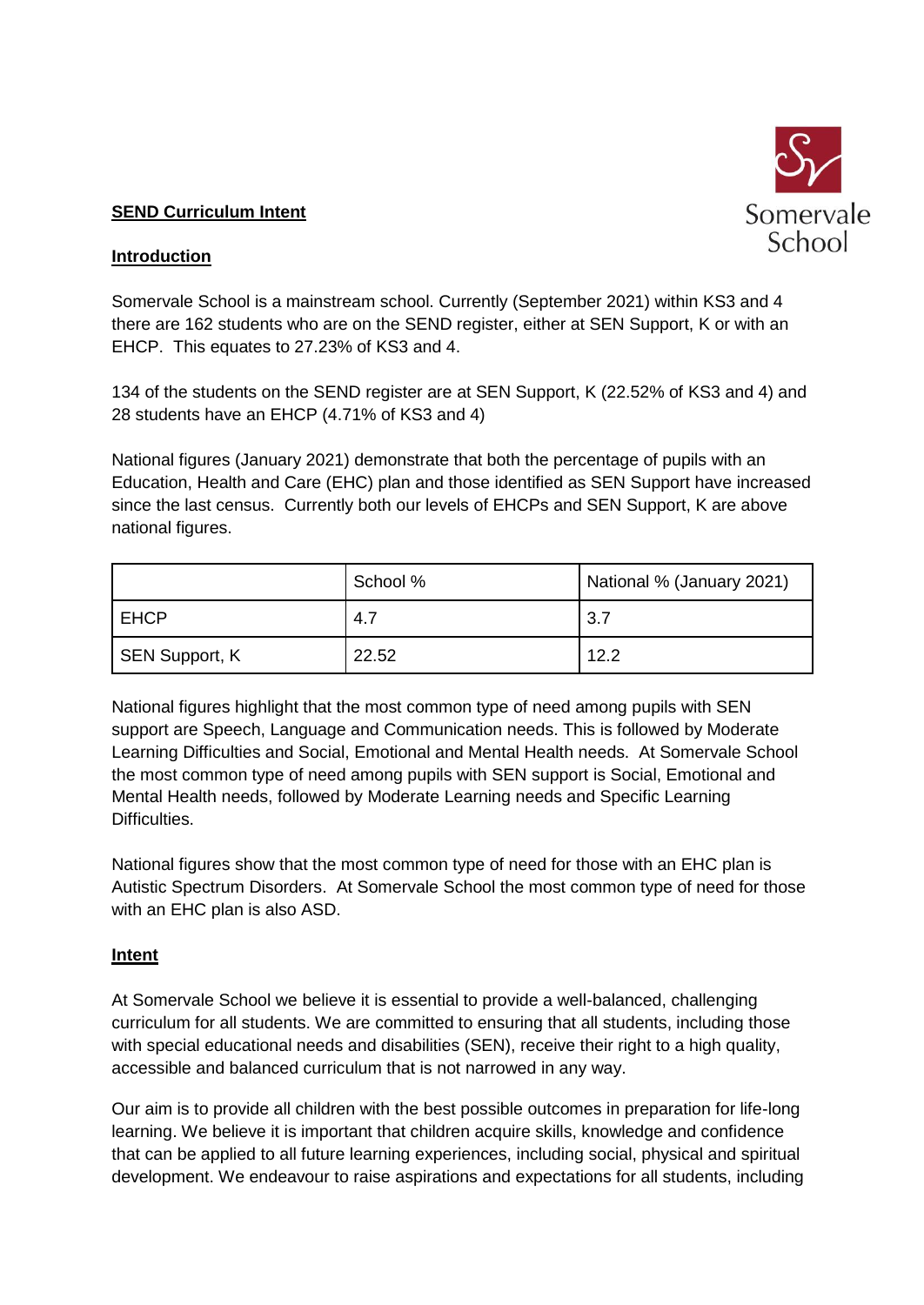those students with SEND by working in partnerships with parents/carers and listening to students.

## Vision for SEND:

*All learners fulfil their individual potential. This will be accomplished through quality first teaching, where all teachers implement strategies for removing barriers to success and through evidence-based interventions. Learners will be set high expectations and be able to access a rich and varied curriculum which is adapted through personalisation to suit the needs of all learners. All aspects of the curriculum will enable participation and achievement*  for all. All learners will feel valued in a school community that celebrates diversity and *difference. Parental partnerships will be developed through regular structured conversation and learners will be able to share opinions and viewpoints through developing student-voice. Learners will be able to develop skills of self –responsibility and independence, preparing them to live successfully as autonomous individuals in the wider world.*

## **Implementation**

All teachers are responsible for meeting the needs of all students within their lessons and ensuring they are able to succeed within their subject. This is achieved through the implementation of Quality First Teaching, where teachers 'unpack' the learning to support the students in their classes.

## **Intervention Available to support students**

At Somervale School we follow a graduated approach to meeting the needs of learners. This follows the process of assess, plan, do and review. The needs of most learners will be met through Quality First Teaching and in-class intervention provided within lessons by subject teachers. Where students are not making expected progress or have an Educational, Health Care Plan students may be involved in small group intervention sessions or receive intervention with an external agency.

| <b>EHCP Learning Needs</b>                                                                    | <b>EHCP SEMH</b>                   |
|-----------------------------------------------------------------------------------------------|------------------------------------|
| Mentoring                                                                                     | Mentoring                          |
| Focused Literacy Interventions e.g.<br>precision teaching / phonics / IDL / Paired<br>Reading | Social Skills / Emotional Literacy |
| Handwriting support / Fine motor skills                                                       | Thrive                             |
| <b>IDL Numeracy</b>                                                                           | External agency support            |
| Advice and guidance from other<br>professionals e.g. Specialist Literacy<br>Advisor           |                                    |

## Examples of current interventions for students